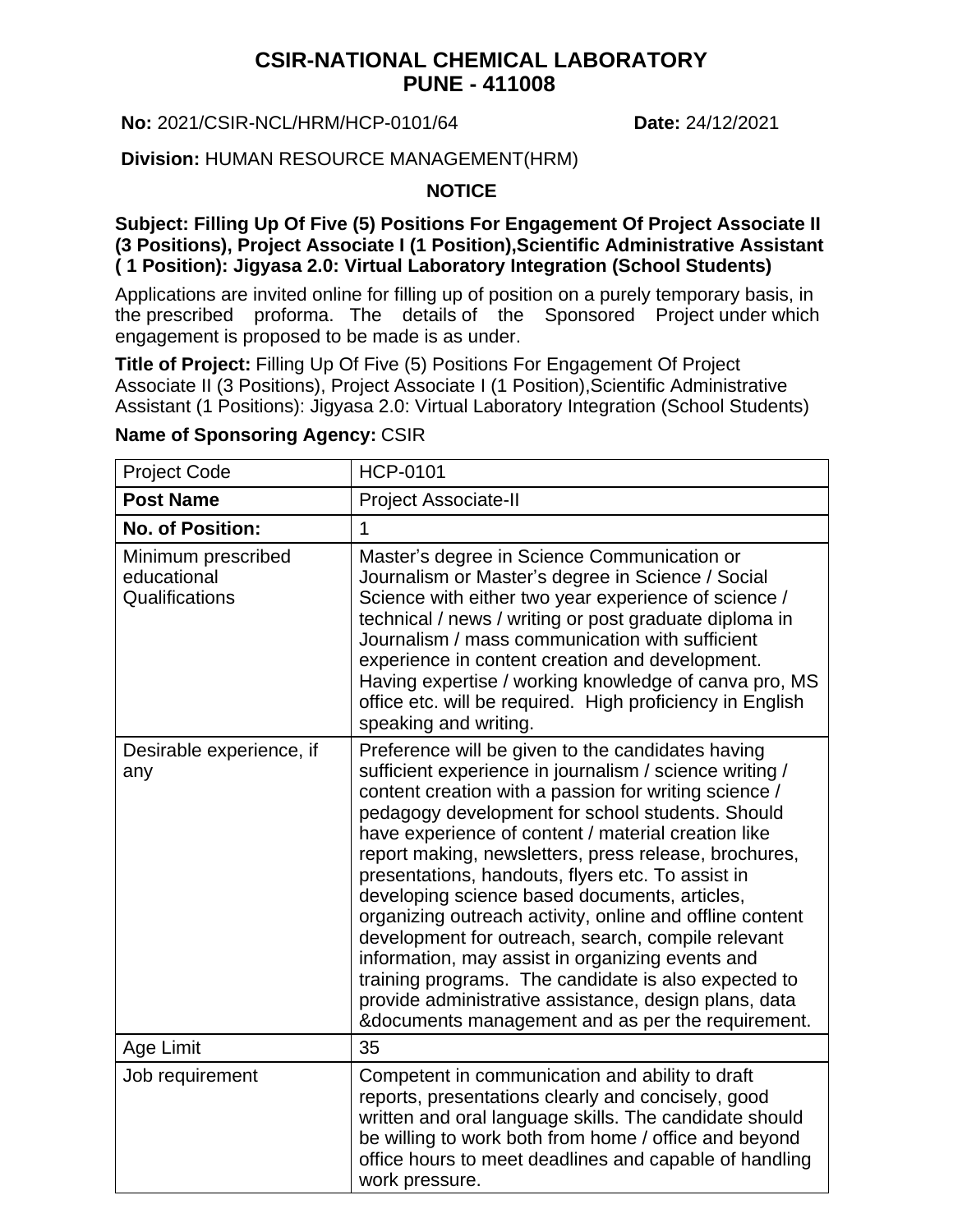| <b>Consolidated emoluments</b><br>per month         | 28,000/- + HRA as per rules (If candidate does not fulfil<br>the required experience and / or qualification, then the<br>amount will vary.<br>Duration of appointment up to 31st march 2022 and<br>may be extended depending upon the performance)                                                                                                                                                                                                                                                                                                                                                                                                                                                                                                                                                                                                                                            |
|-----------------------------------------------------|-----------------------------------------------------------------------------------------------------------------------------------------------------------------------------------------------------------------------------------------------------------------------------------------------------------------------------------------------------------------------------------------------------------------------------------------------------------------------------------------------------------------------------------------------------------------------------------------------------------------------------------------------------------------------------------------------------------------------------------------------------------------------------------------------------------------------------------------------------------------------------------------------|
| <b>Project Code</b>                                 | <b>HCP-0101</b>                                                                                                                                                                                                                                                                                                                                                                                                                                                                                                                                                                                                                                                                                                                                                                                                                                                                               |
| <b>Post Name</b>                                    | <b>Project Associate-II</b>                                                                                                                                                                                                                                                                                                                                                                                                                                                                                                                                                                                                                                                                                                                                                                                                                                                                   |
| <b>No. of Position:</b>                             | $\mathbf{1}$                                                                                                                                                                                                                                                                                                                                                                                                                                                                                                                                                                                                                                                                                                                                                                                                                                                                                  |
| Minimum prescribed<br>educational<br>Qualifications | Master's in computer engineering or animation or<br>Masters in appropriate discipline or Bachelor's in<br>computer engineering / animation/ with two year<br>experience in animation / or an appropriate degree<br>from a recognized university, with at least two year<br>experience in animation, making animated videos,<br>using FOSS, web design, multimedia design, video<br>editing, graphics etc. Sufficient experience of planning<br>and developing storyboard, script writing on science<br>related topics, interviewing eminent personalities for<br>making short movies, video editing, compiling, making<br>cartoons / sketches, MS-office and as per the<br>requirement. High proficiency in English speaking and<br>writing.                                                                                                                                                  |
| Desirable experience, if<br>any                     | Previous experience of working with School and Post<br>graduate students for outreach activities will be<br>preferred. Fluency in English speaking and writing.<br>Working experience related to Storyboard formation,<br>having artistic abilities in story-telling, visualization,<br>adding special effects, animation, script writing, making<br>videos using FOSS tools will be an advantage. Having<br>knowledge of creating science games and commercial<br>experience for creating animations would be preferred<br>though not compulsory.                                                                                                                                                                                                                                                                                                                                            |
| Age Limit                                           | 35                                                                                                                                                                                                                                                                                                                                                                                                                                                                                                                                                                                                                                                                                                                                                                                                                                                                                            |
| Job requirement                                     | Ability to interpret ideas into hand and computer<br>drawings / sketches, knowledge of using graphics pad /<br>tablet. Speaking to scientists and students. Basic<br>conceptual understanding of K-12 content (STEM,<br>English). Ability to work quickly and accommodate last-<br>minute changes. Knowledge of various styles and<br>genres in animation. It will be appreciated if candidate<br>is skilled in all areas of 2D / 3D animation and have<br>strong understanding of animation principles. Be a<br>quick learner and master new FOSS tools, process and<br>pipelines. The candidate is also expected to provide<br>administrative assistance, design plans, data,<br>documents management and as per the requirement.<br>The candidate should be willing to work both from<br>home / office and beyond office hours to meet<br>deadlines and capable of handling work pressure. |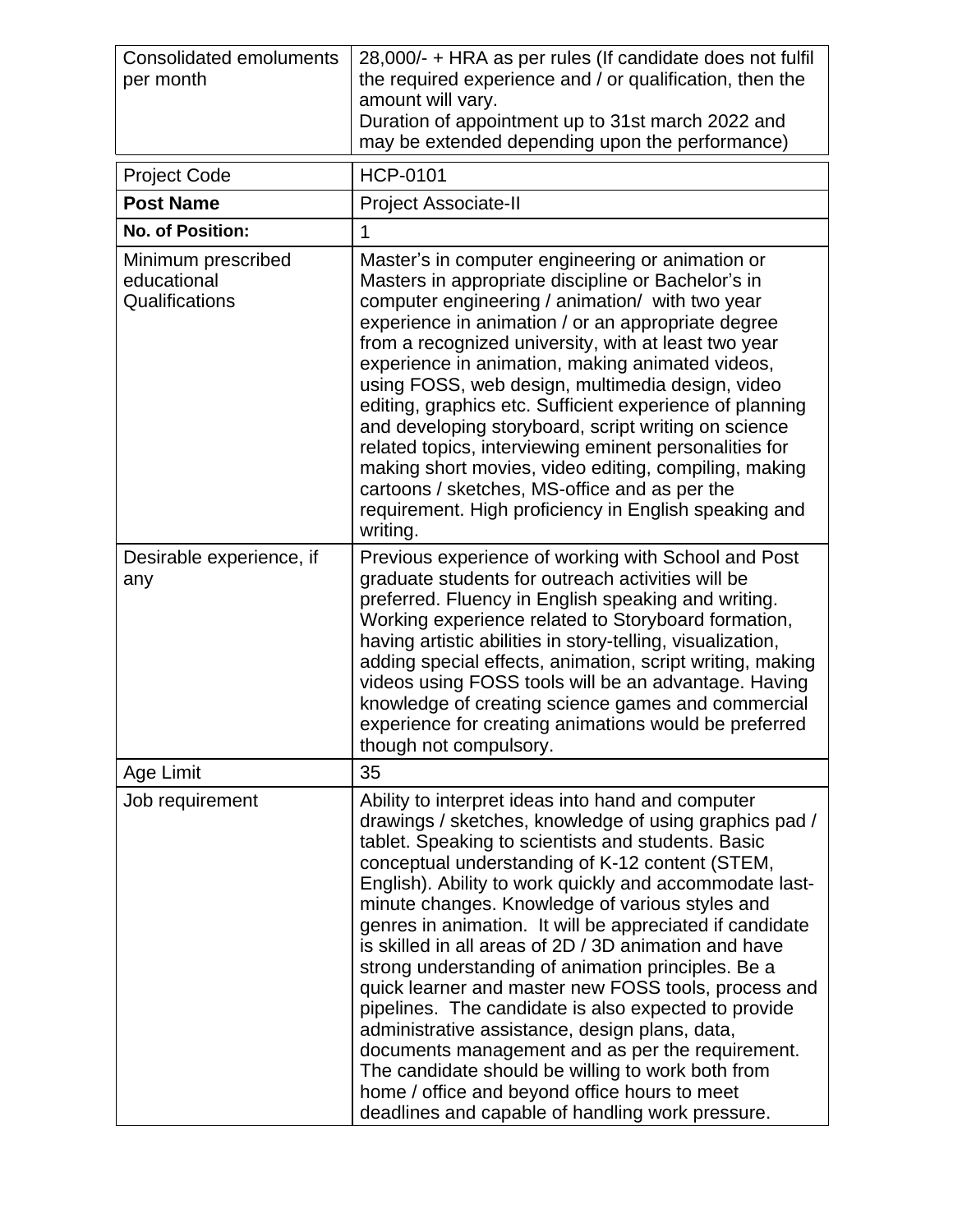| <b>Consolidated emoluments</b><br>per month         | 28,000/- + HRA as per rules (If candidate does not fulfil<br>the required experience and / or qualification, then the<br>amount will vary.<br>Duration of appointment up to 31st march 2022 and<br>may be extended depending upon the performance)                                                                                                                                                                                                                                                                                                     |
|-----------------------------------------------------|--------------------------------------------------------------------------------------------------------------------------------------------------------------------------------------------------------------------------------------------------------------------------------------------------------------------------------------------------------------------------------------------------------------------------------------------------------------------------------------------------------------------------------------------------------|
| <b>Project Code</b>                                 | <b>HCP-0101</b>                                                                                                                                                                                                                                                                                                                                                                                                                                                                                                                                        |
| <b>Post Name</b>                                    | <b>Scientific Administrative Assistant</b>                                                                                                                                                                                                                                                                                                                                                                                                                                                                                                             |
| <b>No. of Position:</b>                             | 1                                                                                                                                                                                                                                                                                                                                                                                                                                                                                                                                                      |
| Minimum prescribed<br>educational<br>Qualifications | Graduate degree in any discipline with having minimum<br>1 year experience in Administration related work or<br>equivalent. also knowledge of MS-office, MS-Excel<br>, data entry, Store indent management preferred.                                                                                                                                                                                                                                                                                                                                  |
| Desirable experience, if<br>any                     | Preference will be given to the candidates having<br>knowledge of documentation, online marketing with<br>sound knowledge of working on computer. Candidate<br>should be able to develop ideas, plan and execute.<br>Manage and construct Facebook / LinkedIn campaigns,<br>manage, collaborate with students from schools &<br>colleges, and handle all communications. The<br>candidate should be Proficient in English speaking and<br>writing.                                                                                                     |
| Age Limit                                           | 50                                                                                                                                                                                                                                                                                                                                                                                                                                                                                                                                                     |
| Job requirement                                     | To assist in organizing and conducting the Jigyasa<br>program for school students at CSIR-NCL. The<br>candidate is also expected to communicate with the<br>schools, government agencies related to Jigyasa<br>program To assist in managing/carrying out<br>administrative works. Provide support to the team in<br>day to day routine works and to carry out jobs as is and<br>as when basis. The candidate should be willing to work<br>both from home / office and beyond office hours to<br>meet deadlines and capable of handling work pressure. |
| <b>Consolidated emoluments</b><br>per month         | 18000/- + HRA as per rules (If candidate does not fulfil<br>the required experience and / or qualification, then the<br>amount will vary.<br>Duration of appointment up to 31st march 2022 and<br>may be extended depending upon the performance)                                                                                                                                                                                                                                                                                                      |
| <b>Project Code</b>                                 | <b>HCP-0101</b>                                                                                                                                                                                                                                                                                                                                                                                                                                                                                                                                        |
| <b>Post Name</b>                                    | <b>Project Associate-II</b>                                                                                                                                                                                                                                                                                                                                                                                                                                                                                                                            |
| <b>No. of Position:</b>                             | 1                                                                                                                                                                                                                                                                                                                                                                                                                                                                                                                                                      |
| Minimum prescribed<br>educational<br>Qualifications | Masters in computer engineering or MCM / MCA / MCS<br>from recognized university or similar recognized<br>software development degree with proven professional<br>/ technical experience, demonstrating an understanding<br>of applications at a functional and technical level with<br>(2) two year working experience. High proficiency in<br>English speaking and writing.                                                                                                                                                                          |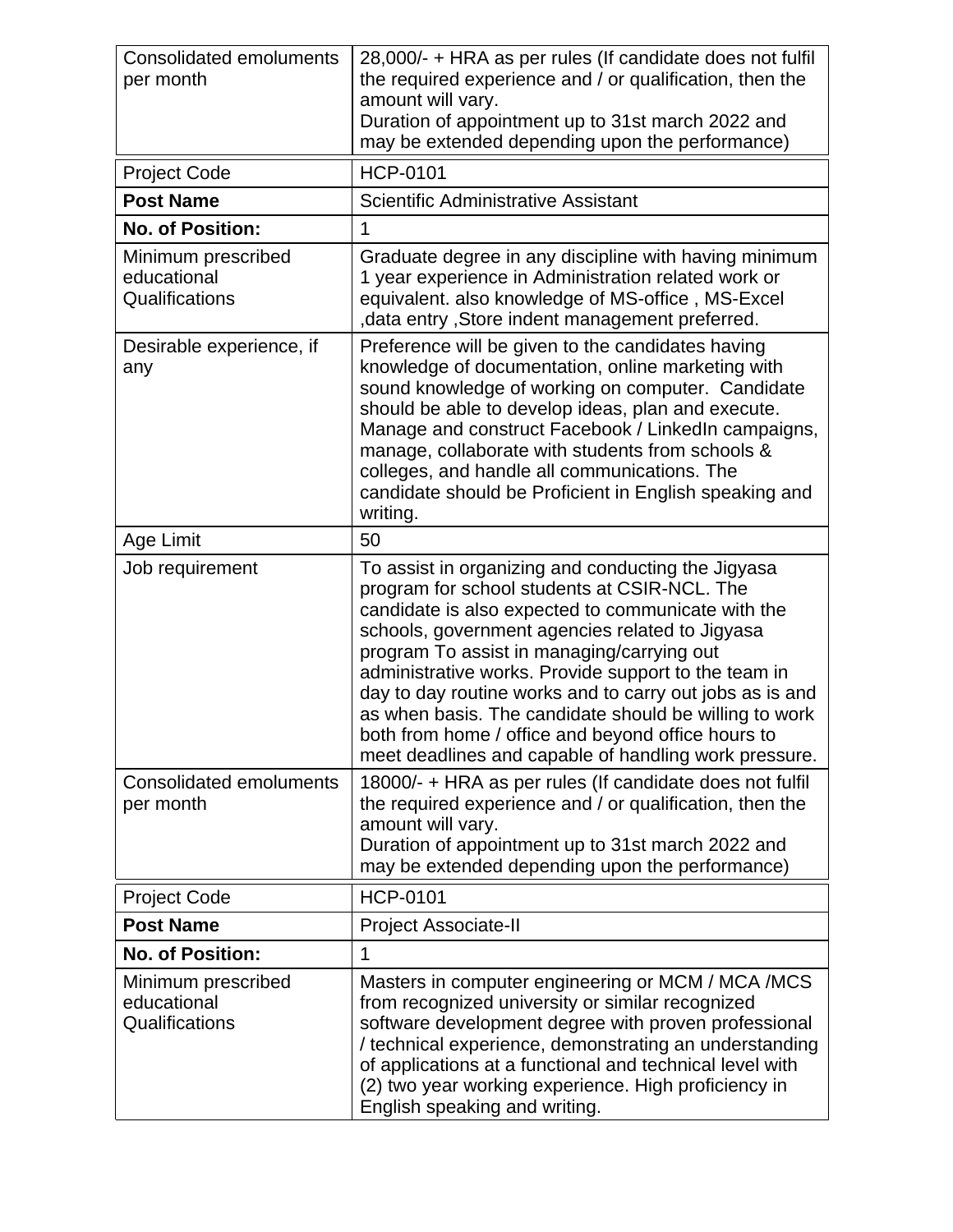| Desirable experience, if<br>any                     | Preference will be given to the candidates in software<br>development, data management and working<br>experience in Git: operate, maintain applications<br>running Git and GitHub/Gitlab. Push and upload<br>content on git, troubleshoot etc. Linux: with working<br>experience / knowledge of Linux OS internals,<br>managing & trouble shooting Linux servers in<br>production settings, Backups, OS security, PhP, Java /<br>JavaScript programming, software development &<br>coordination works with external & internal client base.<br>Added experience in data management, data<br>compilation, working experience in HTML5, Bootstrap<br>CSS, Bootstrap JS, PHP Version 7.2.5 and Mysql<br>Database, maintain website of jigyasa in-house, in<br>addition well conversant with MS-Office. The candidate<br>is also expected to assist in managing/carrying out<br>other administrative works. Great communication skills<br>and proven ability to work as part of team and also take<br>lead. Experience of working with School and Post<br>graduate students. |
|-----------------------------------------------------|--------------------------------------------------------------------------------------------------------------------------------------------------------------------------------------------------------------------------------------------------------------------------------------------------------------------------------------------------------------------------------------------------------------------------------------------------------------------------------------------------------------------------------------------------------------------------------------------------------------------------------------------------------------------------------------------------------------------------------------------------------------------------------------------------------------------------------------------------------------------------------------------------------------------------------------------------------------------------------------------------------------------------------------------------------------------------|
| Age Limit                                           | 35                                                                                                                                                                                                                                                                                                                                                                                                                                                                                                                                                                                                                                                                                                                                                                                                                                                                                                                                                                                                                                                                       |
| Job requirement                                     | To upload, manage data and push to git, upload and<br>maintain, trouble shoot, back end programming etc. To<br>assist in conducting and organizing the outreach<br>activity, develop and maintain website / webpage for<br>outreach, search, compile relevant information,<br>organize events, training programs and prepare<br>reports. The candidate is also expected to provide<br>administrative assistance, design plans, data &<br>documents management and as per the requirement.<br>The candidate should be willing to work both from<br>home / office and beyond office hours to meet<br>deadlines and capable of handling work pressure.                                                                                                                                                                                                                                                                                                                                                                                                                      |
| <b>Consolidated emoluments</b><br>per month         | 28,000/- + HRA as per rules (If candidate does not fulfil<br>the required experience and / or qualification, then the<br>amount will vary.<br>Duration of appointment up to 31st march 2022 and<br>may be extended depending upon the performance)                                                                                                                                                                                                                                                                                                                                                                                                                                                                                                                                                                                                                                                                                                                                                                                                                       |
| <b>Project Code</b>                                 | <b>HCP-0101</b>                                                                                                                                                                                                                                                                                                                                                                                                                                                                                                                                                                                                                                                                                                                                                                                                                                                                                                                                                                                                                                                          |
| <b>Post Name</b>                                    | <b>Project Associate-I</b>                                                                                                                                                                                                                                                                                                                                                                                                                                                                                                                                                                                                                                                                                                                                                                                                                                                                                                                                                                                                                                               |
| <b>No. of Position:</b>                             | 1                                                                                                                                                                                                                                                                                                                                                                                                                                                                                                                                                                                                                                                                                                                                                                                                                                                                                                                                                                                                                                                                        |
| Minimum prescribed<br>educational<br>Qualifications | Master's Degree (MSc) in Chemistry from recognized<br>university or equivalent with minimum 55% marks.<br>Preference will be given to the candidates having<br>experience in conducting simple chemistry experiment<br>and designing the experiment kit for the school<br>students.                                                                                                                                                                                                                                                                                                                                                                                                                                                                                                                                                                                                                                                                                                                                                                                      |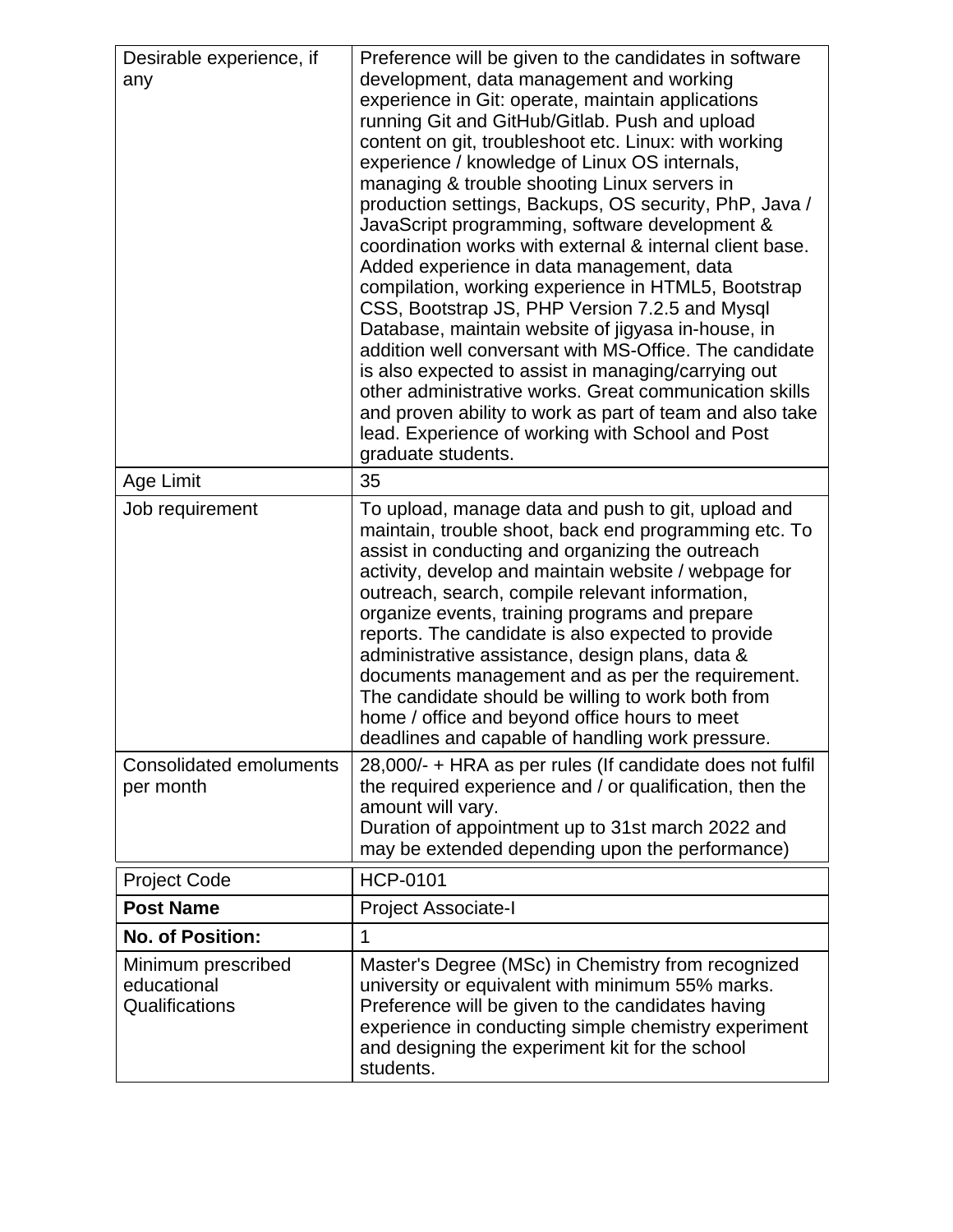| Desirable experience, if<br>any             | Preference will be given to the candidates having<br>knowledge of documentation, online marketing with<br>sound knowledge of working on computer. Candidate<br>should be able to develop ideas, plan and execute.<br>Manage and construct Facebook / LinkedIn campaigns,<br>manage, collaborate with students from schools &<br>colleges, and handle all communications. The<br>candidate should be Proficient in English speaking and<br>writing.                                                                                                     |
|---------------------------------------------|--------------------------------------------------------------------------------------------------------------------------------------------------------------------------------------------------------------------------------------------------------------------------------------------------------------------------------------------------------------------------------------------------------------------------------------------------------------------------------------------------------------------------------------------------------|
| Age Limit                                   | 35                                                                                                                                                                                                                                                                                                                                                                                                                                                                                                                                                     |
| Job requirement                             | To assist in organizing and conducting the Jigyasa<br>program for school students at CSIR-NCL. The<br>candidate is also expected to communicate with the<br>schools, government agencies related to Jigyasa<br>program. To assist in managing/carrying out<br>administrative works. Provide support to the team in<br>day to day routine works and to carry out jobs as is and<br>as when basis. The candidate should be willing to work<br>both from home / office and beyond office hours to<br>meet deadlines and capable of handling work pressure |
| <b>Consolidated emoluments</b><br>per month | 25,000/- + HRA as per rules (If candidate does not fulfil<br>the required experience and / or qualification, then the<br>amount will vary.<br>Duration of appointment up to 31st march 2022 and<br>may be extended depending upon the performance)                                                                                                                                                                                                                                                                                                     |

The engagement will be initially for a period of three months which may be extended or curtailed depending on the duration of the tenure of sponsored project / satisfactory performance or conduct of the appointee, as the case may be. The

 engagement will be purely on temporary basis and shall not be CSIR/NCL appointment, temporary or otherwise and shall not entitle the appointee to any right/claim whatsoever, implicit or explicit, for his/her consideration against any CSIR-NCL post/fellowship.

### **How to Apply:**

- 1. Eligible candidates are required to apply ONLINE only through our website.
- 2. Link to apply :**[http://jobs.ncl.res.in](http://jobs.ncl.res.in/)**
- 3. Details can be read from section Jobs Vacancies: **[https://www.ncl-india.org](https://www.ncl-india.org/files/JoinUs/JobVacancies/TemporaryJobs.aspx)**
- 4. Candidate should have a valid email before applying online.
- 5. Scanned photo/signature in JPG/JPEG format only.
- 6. Candidate's Photograph File size must be less than **50 kb**.
- 7. Candidate's Signature File size must be less than **25 kb.**
- 8**.** Readable scanned copies of Mark sheet(SSC, HSC, Graduation, Master, PhD,etc)
- 9. **Keep ready pdf file of all testimonials.**
- 10. Read all instructions title '**How To Apply**' available at website.

The application should be filled online before **05/01/2022.** Late applications will not be considered.